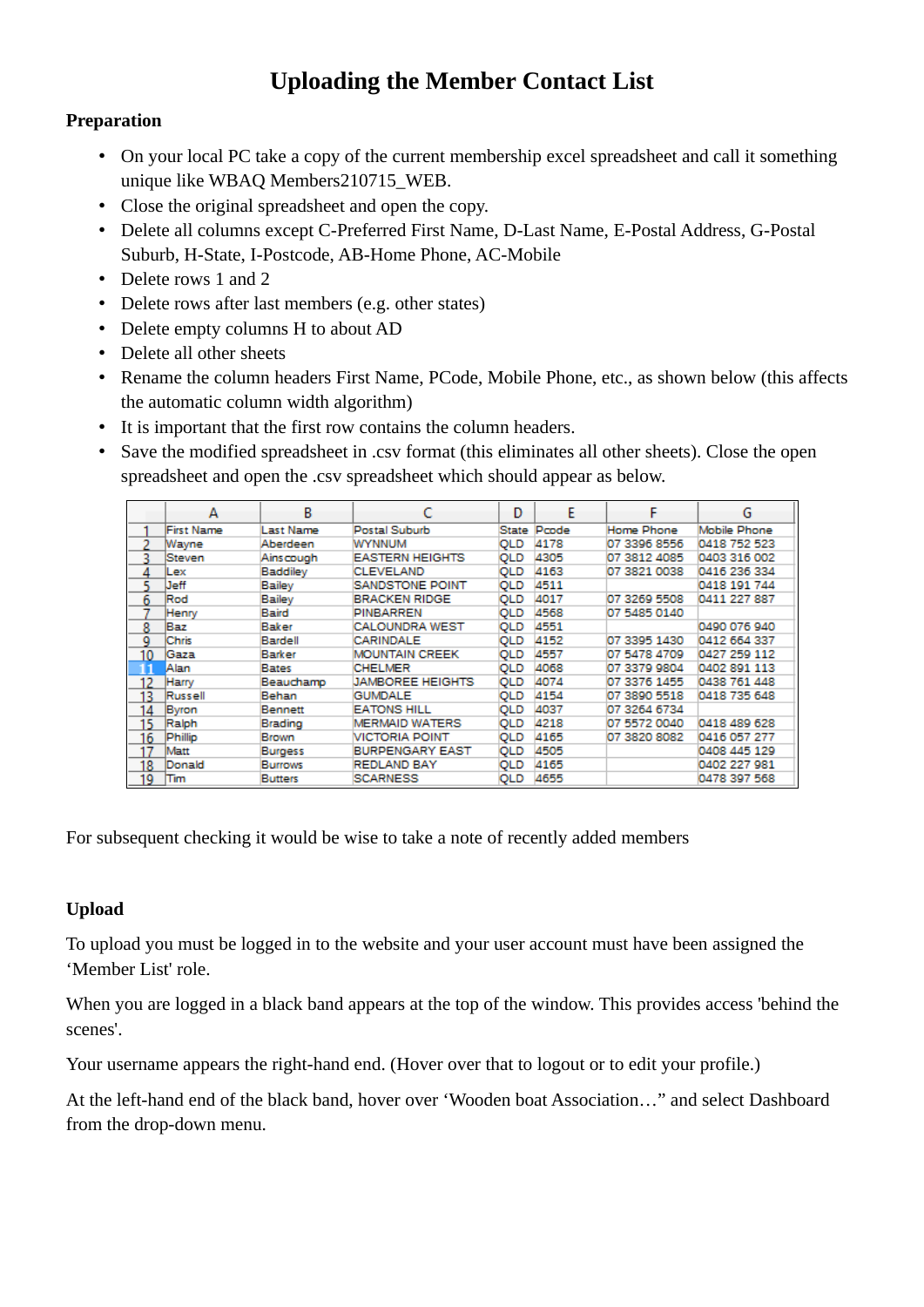Click on TablePress.

As shown below:

- Select TablePress | Import
- Select Import Source = File Upload
- Under Select file click on 'Browse' to find the saved file on your local computer
- Check that the Import Format is consistent with the file forma you are uploading (.csv)
- Select 'Replace existing table'
- Select (carefully!) the table to replace (ID 3: WBAQ Members' Contact List)

| Import a Table < TablePress < Woode X                                                                                                                                                                                                                                                                                          | $\pm$<br>٠                                                    |                                                                                                                                                             |  |  |  |  |  |
|--------------------------------------------------------------------------------------------------------------------------------------------------------------------------------------------------------------------------------------------------------------------------------------------------------------------------------|---------------------------------------------------------------|-------------------------------------------------------------------------------------------------------------------------------------------------------------|--|--|--|--|--|
| G<br>$\rightarrow$<br>(n)                                                                                                                                                                                                                                                                                                      |                                                               | https://woodenboat.org.au/wp/wp-admin/admin.php?page=tablepress_import                                                                                      |  |  |  |  |  |
|                                                                                                                                                                                                                                                                                                                                | Wooden Boat Association of Queensland In<br>+ New My Calendar |                                                                                                                                                             |  |  |  |  |  |
| <b>20 Dashboard</b>                                                                                                                                                                                                                                                                                                            |                                                               |                                                                                                                                                             |  |  |  |  |  |
| 91 Media                                                                                                                                                                                                                                                                                                                       |                                                               |                                                                                                                                                             |  |  |  |  |  |
| <b>目 TablePress</b>                                                                                                                                                                                                                                                                                                            | <b>TablePress</b><br><b>All Tables</b>                        | <b>Import</b>                                                                                                                                               |  |  |  |  |  |
| <b>All Tables</b><br>TablePress can import tables from existing data, like from a CSV, XLS, or XLSX file from a spreadsheet application (e.g. Excel), an HT<br><b>Import a Table</b><br>To import a table, select and enter the import source in the following form. You can also choose to import it as a new table, to repl. |                                                               |                                                                                                                                                             |  |  |  |  |  |
| Profile                                                                                                                                                                                                                                                                                                                        | <b>Import Tables</b>                                          |                                                                                                                                                             |  |  |  |  |  |
| Collapse menu                                                                                                                                                                                                                                                                                                                  | Import Source:<br>Select file:                                | File Upload<br>$\bigcap \text{URL}$<br>∩ Manual Input<br>Browse WBAQ Members210715 WEB.csv<br>You can import multiple tables by placing them in a ZIP file. |  |  |  |  |  |
|                                                                                                                                                                                                                                                                                                                                | Import Format:                                                | CSV - Character-Separated V V                                                                                                                               |  |  |  |  |  |
|                                                                                                                                                                                                                                                                                                                                | Add, Replace, or Append?:                                     | Add as new table<br>Replace existing table<br>○ Append rows to existing                                                                                     |  |  |  |  |  |
|                                                                                                                                                                                                                                                                                                                                | Table to replace or append to:                                | $-$ Select $-$<br>$\checkmark$                                                                                                                              |  |  |  |  |  |
|                                                                                                                                                                                                                                                                                                                                |                                                               | $-$ Select $-$<br>ID 3: WBAQ Members' Contact List                                                                                                          |  |  |  |  |  |
|                                                                                                                                                                                                                                                                                                                                |                                                               | ID 4: WBAQ Management Committee 2021                                                                                                                        |  |  |  |  |  |

Double check your selections, then press the Import button at the bottom.

When the file is successfully imported the table is displayed (next page).